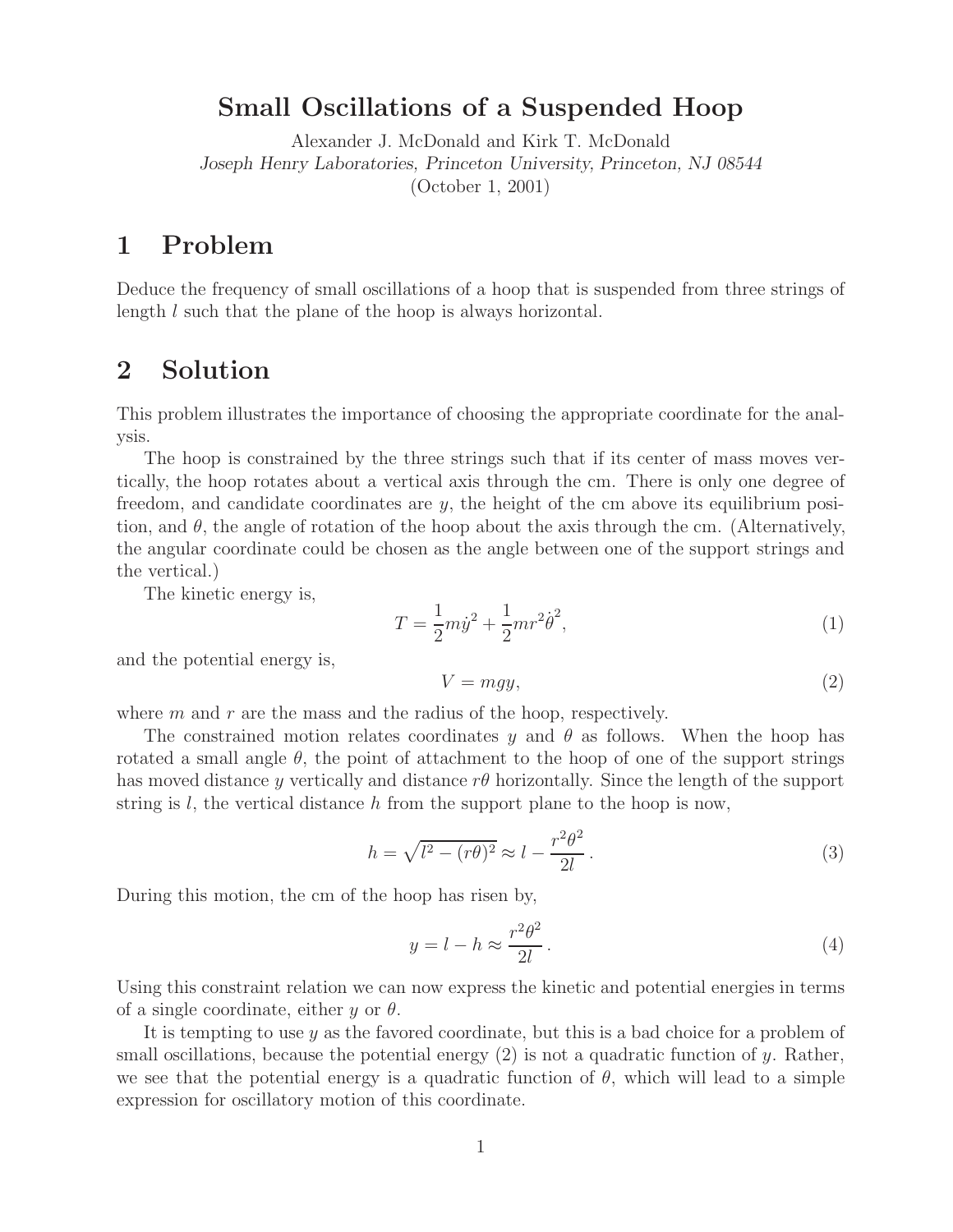Hence, we write the kinetic and potential energies as,

$$
T = \frac{1}{2}m\frac{r^4}{l^2}\theta^2\dot{\theta}^2 + \frac{1}{2}mr^2\dot{\theta}^2,
$$
\n(5)

and ,

$$
V = \frac{mgr^2\theta^2}{2l},\tag{6}
$$

noting from eq. (4) that,

$$
\dot{y} = \frac{r^2 \theta \dot{\theta}}{l} \,. \tag{7}
$$

 $\dot{y} = \frac{\dot{x} - \dot{y}}{l}$ . (7)<br>As we are concerned with small oscillations, we can ignore the first term in the kinetic energy (5) since it is small compared to the second, and we write,

$$
T \approx \frac{1}{2}mr^2\dot{\theta}^2,\tag{8}
$$

The Lagrangian (for small oscillations) is therefore,

$$
L = T - V \approx \frac{1}{2}mr^2 \left(\dot{\theta}^2 - \frac{g}{l}\theta^2\right),\tag{9}
$$

which leads to the equation of motion,

$$
\ddot{\theta} \approx -\frac{g}{l}\theta. \tag{10}
$$

Hence, the angular frequency  $\omega$  of small oscillations is,

$$
\omega = \sqrt{\frac{g}{l}},\tag{11}
$$

which is the same as that of a simple pendulum of length  $l$ .

Suppose, however, we had chosen y rather than  $\theta$  as the independent coordinate. Then, eqs. (4) and (7) tell us that,

$$
\dot{\theta} = \sqrt{\frac{l}{2y}} \frac{\dot{y}}{r},\tag{12}
$$

and the kinetic energy is,

$$
T = \frac{1}{2}m\dot{y}^2 \left(1 + \frac{l}{2y}\right) \approx \frac{1}{2}m\frac{l\dot{y}^2}{2y},\tag{13}
$$

where the approximation holds for small  $y$ . This form is undefined at the equilibrium value of  $y = 0$ , which should be a warning that y was not a good choice of coordinate. Nonetheless, we might persist to consider the Lagrangian,

$$
L = T - V \approx \frac{1}{2}m\left(\frac{lj^2}{2y} - 2gy\right),\tag{14}
$$